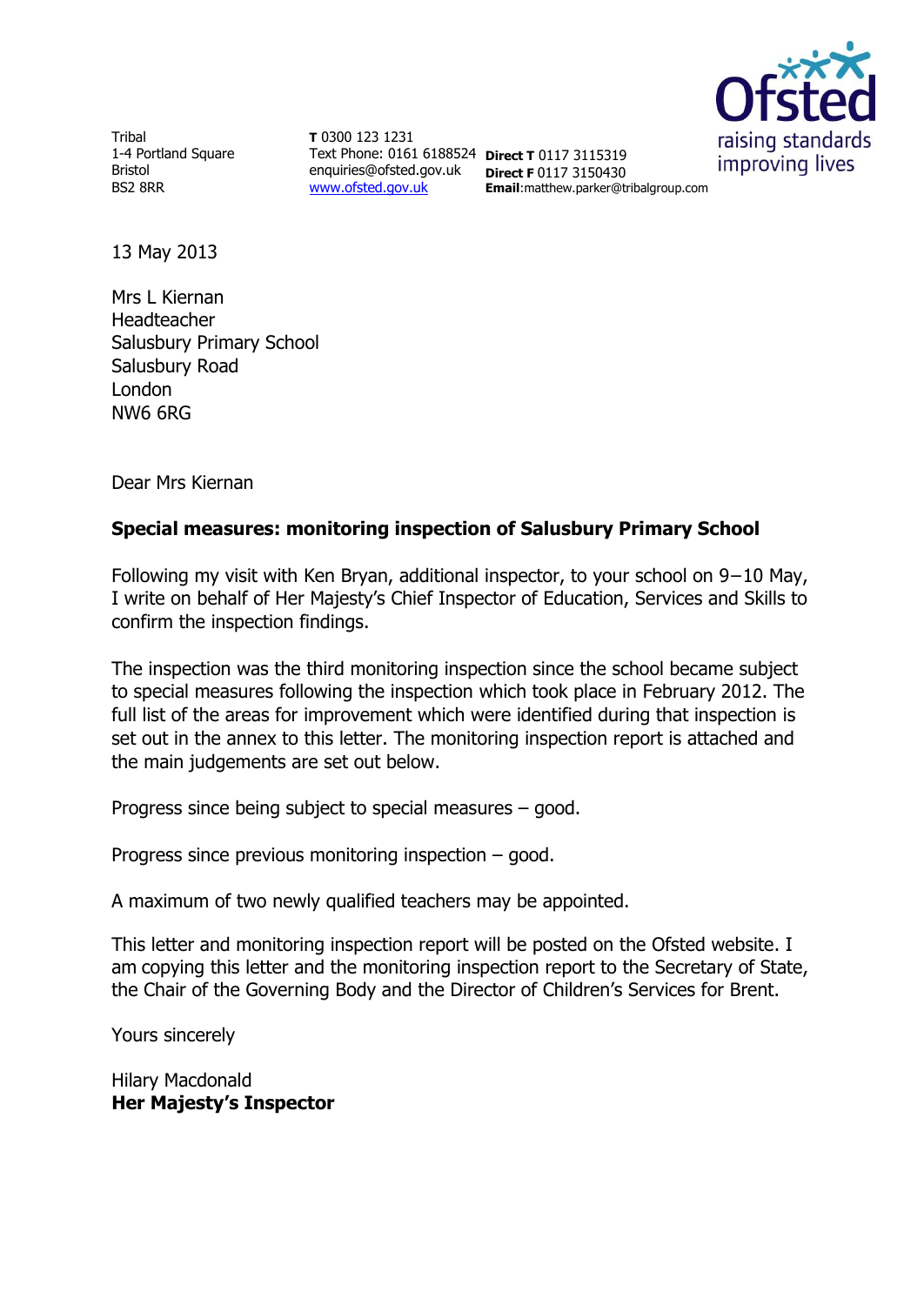

# **Annex**

#### **The areas for improvement identified during the inspection which took place in February 2012**

- Raise attainment and accelerate pupils' progress in English and mathematics by ensuring that teachers:
	- raise their expectations and pitch their teaching so that it provides greater challenge in lessons
	- adopt best practice in the teaching of reading
	- encourage pupils to take more of a lead in their own learning, by giving them more opportunities to practise their communication skills, to initiate more ideas themselves and learn more independently.
- Improve teaching, so that none is inadequate by the end of the current academic year and that most is at least good, focusing particularly on:
	- the effectiveness of lesson planning in meeting the differing needs and interests of pupils so that gaps in the achievement of different groups are narrowed
	- planning activities which raise pupils' aspirations
	- providing more detailed guidance in marking so that pupils know what they have to do to improve, and ensuring that pupils respond.
- $\blacksquare$  Revise action plans to ensure that they identify the specific key issues for improvement, and implement strategies as a matter of urgency, ensuring that:
	- plans contain sharply focused actions and milestones for measuring progress, which are monitored and evaluated
	- continual professional training for all staff is provided, so that teachers' expectations are raised
	- challenging and attainable goals for pupils' achievement are set. $\sim$   $-$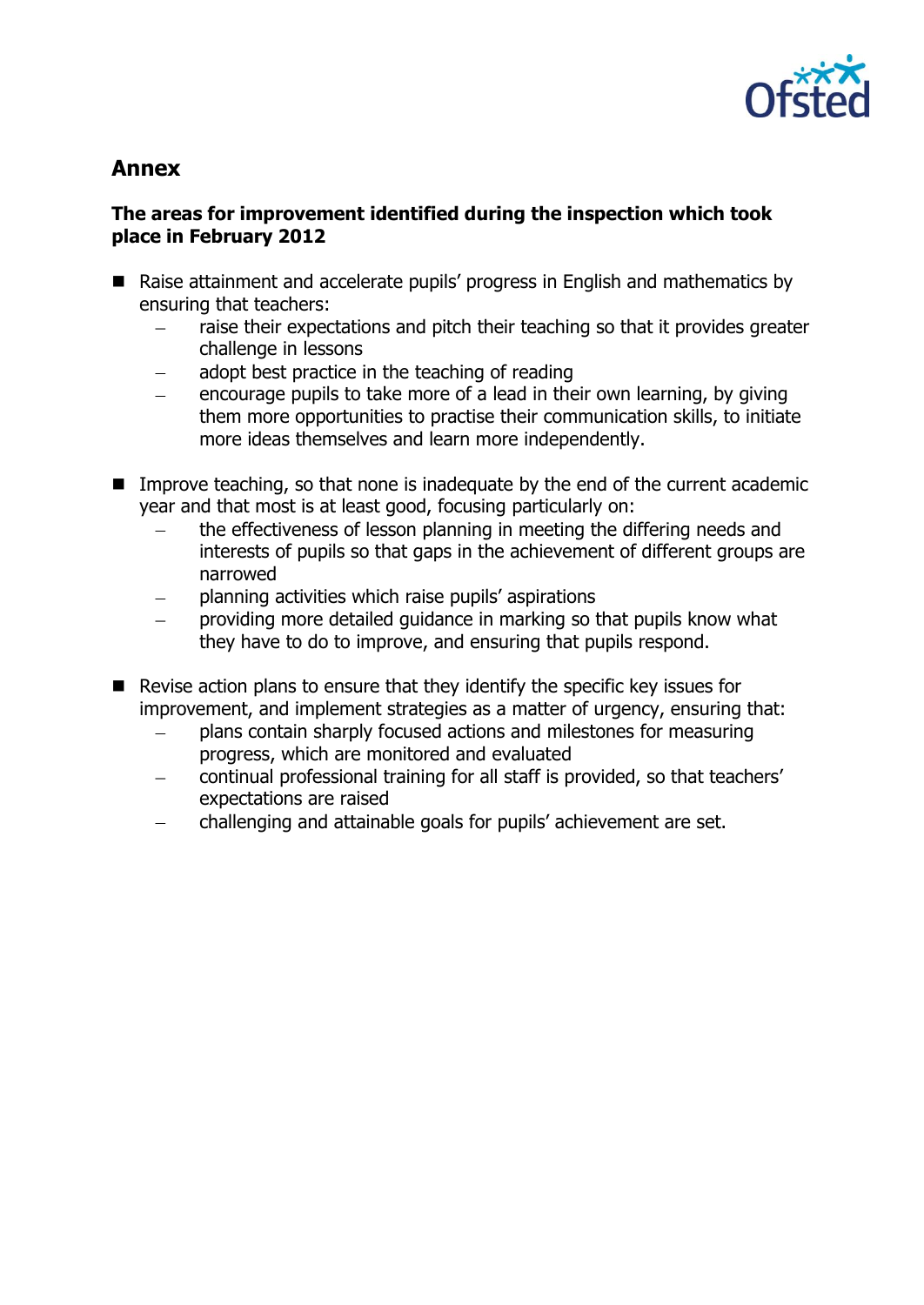

# **Special measures: monitoring of Salusbury Primary School**

# **Report from the third monitoring inspection on 9–10 May 2013**

#### **Evidence**

Inspectors observed 25 lessons, of which 15 were conducted jointly with members of the senior leadership team. Inspectors met with the Chair of the Governing Body, a representative from the local authority, and senior and middle leaders, as well as with groups of pupils. Inspectors scrutinised documentation including the recently reviewed school self-evaluation document and success plan. Minutes of meetings, including those of the governing body, were also reviewed. A detailed analysis was made of information relating to pupils' attainment and progress throughout the school.

## **Context**

Since the last visit, there has been another unsuccessful attempt to recruit a substantive headteacher. The consultant headteacher and part-time consultant deputy headteacher have continued in their roles. Established plans for the school to become an academy from September 2013 have been withdrawn and new plans are yet to be developed. Further changes to staffing have taken place. Another eight teachers have left and a number of classes are being taught by temporary teachers.

#### **Achievement of pupils at the school**

Pupils' progress throughout the school is now closely and accurately monitored. A comprehensive set of information is enabling senior staff and class teachers to make regular checks on each pupil's progress and to intervene swiftly when necessary. The school's information indicates that attainment at the end of all key stages is set to increase this year. Children are getting off to a positive start in the Early Years Foundation Stage. Improvements to the environment, to planning and more skilful teaching have resulted in a stimulating setting in which children are developing as happy, inquisitive learners who progress well. Pupils in Year 2 are making particularly rapid progress from a very low base as lessons are fine-tuned to provide pupils with precise next-steps in their learning. This rapid progress is evidenced by lesson observations and pupils' workbooks as well as school monitoring information. Pupils in Year 2 revealed themselves to be enthusiastic, independent learners as they spoke articulately about solving mathematical problems using the 'greater than' and 'less than' symbols. Information on pupils' progress no longer demonstrates specific weakness in Key Stage 1. School data indicate that end of Key Stage 1 attainment will increase this year to broadly in line with national averages for reading, writing and mathematics. Nevertheless, discrepancies continue to exist in rates of progress between classes and between subjects. For example, progress in writing is less good than in reading or mathematics throughout the school.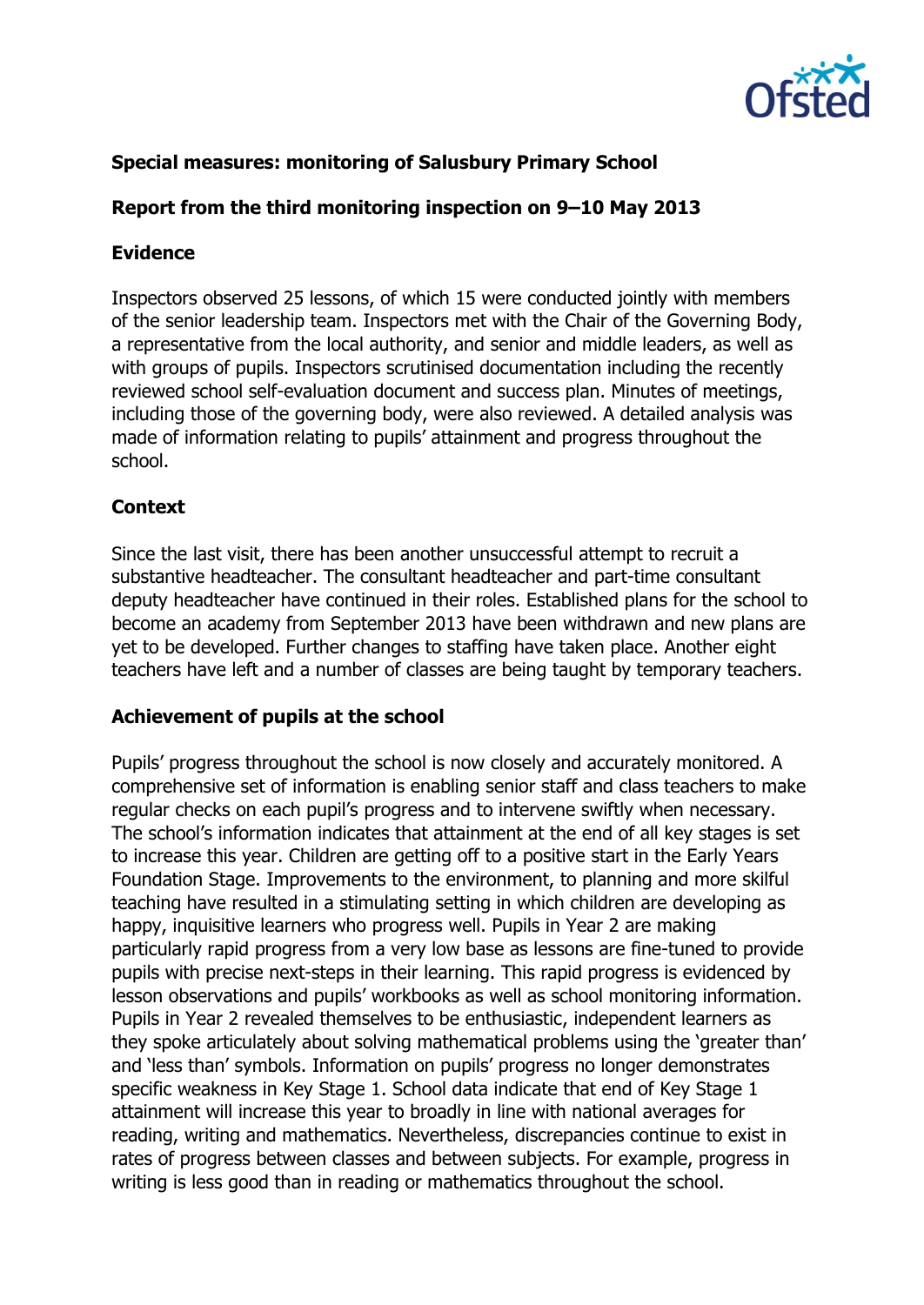

Pupils in Key Stage 2 are making at least expected progress. Those in Year 6 are typically making good progress and are on target to reach their projected levels in the national tests. In one Year 6 English lesson, able writers were given very clear guidance that enabled them to gauge their own and a partner's success in meeting the higher levels. A greater proportion of pupils, than in previous years, are working at the higher levels in both English and mathematics. Pupils of all ages spoke of being stretched while at the same time enjoying their lessons, particularly those which contain frequent active and practical elements. Withdrawal groups have been reduced and those that are in place are highly focused and responsive to individual needs. Interventions are evaluated and are known to be effective. Disabled pupils and those with special educational needs continue to progress well. Those known to be eligible for free school meals are now tracked more closely than before, and gaps between these pupils and their peers are reducing.

Reading takes place regularly and frequently in all classes. More opportunities are being given to pupils to read aloud and to discuss text in different subject areas. Guided reading sessions are carefully planned, although activities occasionally occupy the pupils rather than promoting their reading skills. In a minority of cases, the teaching of letters and sounds (phonics) remains weak. Plans are in place to review the teaching of reading and to increase the resources on offer to address these matters.

Progress since the last monitoring inspection on the areas for improvement:

 raise attainment and accelerate pupils' progress in English and mathematics **–** good

## **The quality of teaching**

Arising from targeted support for identified teachers, as well as whole-staff training, there is now greater consistency in many aspects of teaching. Without exception, lessons have specific learning intentions and clear, shared success criteria. These are referred to and discussed throughout lessons. Pupils know what they are learning and why, and the oldest pupils know the levels they are working at and the targets they are working towards. Planning uses a consistent format and is frequently detailed. Differentiated tasks are systematically planned as a result of ongoing teacher checks, including extension tasks for high-achieving pupils or additional support activities for disabled pupils and those with special educational needs. The learning activities themselves are typically engaging and regularly include special events and trips. In these ways, aspirations have been successfully raised and previous gaps in attainment between girls and boys, as well as those known to be eligible for free school meals and their peers, have continued to narrow. On occasions, the pace of learning is reduced where pupils have either not fully grasped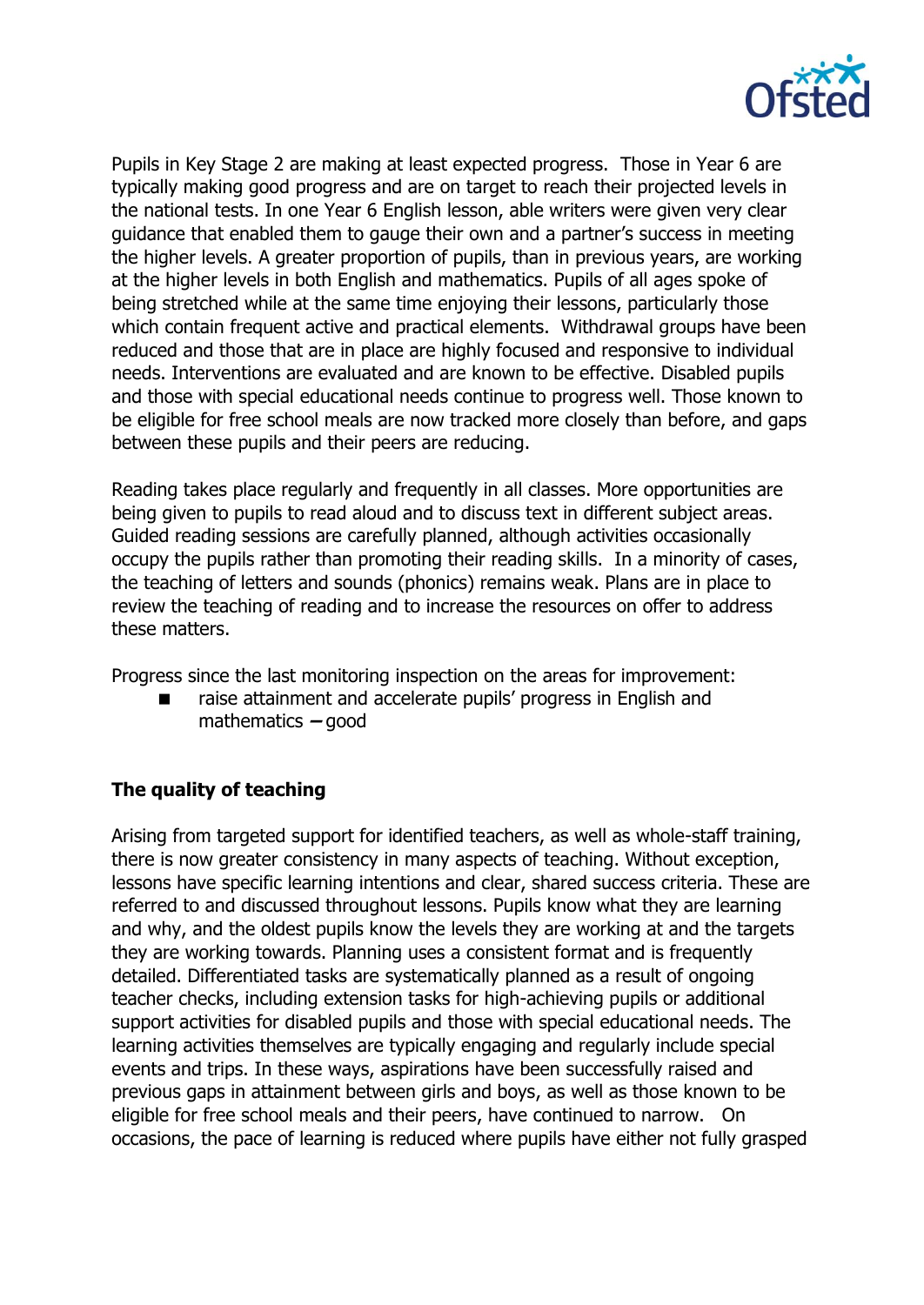

a concept and cannot manage the task set, or already have a good understanding and spend too much time going over something they can already do.

Lesson observations throughout the school reveal that pupils value the many opportunities to work with partners or in groups. During these times, pupils discuss and reflect upon challenges, promoting their own and others' thinking, reasoning and communication skills. In a minority of lessons, teachers still talk for too long, losing pupils' interest and reducing the sense of pace. In a number of lessons, all pupils were observed to assess their own or others' work. This worked particularly well in a Year 5 English lesson when pupils had clear direction, and a checklist from the teacher about how to identify strengths or ways in which a piece of work could be improved.

The quantity and quality of pupils' work, including presentation, has improved since the previous monitoring visit. Marking is always up to date, and increasingly related to learning intention. Often, marking gives suggestions for further improvement or makes requests for corrections, and this is usually responded to by the pupils. Some pupils explained clearly to inspectors how they use a green pen to edit and improve their work following feedback from their teacher. In such cases, marking is making a definite contribution to promoting progress.

Progress since the last monitoring inspection on the areas for improvement:

 improve teaching, so that none is inadequate by the end of the current academic year and that most is at least good **–** good

## **Behaviour and safety of pupils**

Attendance has continued to be monitored very closely and as a result has remained stable at, or slightly above, national average levels throughout the year. A range of rewards is in place to promote both punctuality and attendance. Coupled with this, support for vulnerable families ensures that families receive the necessary help to maintain good attendance. Despite changes in staffing and to supervision arrangements at lunchtimes, behaviour is consistently good and well managed. The many pupils spoken to during this monitoring visit reported feeling safe and happy at school. Pupils agree that rules are clear, are understood and are applied, and this contributes to their sense of safety and trust in adults. Pupils are proud of their roles of responsibility including being on the school council or being a 'playground friend'. Very good relationships exist between all members of the school community.

## **The quality of leadership in and management of the school**

Despite the many changes to staffing and the temporary nature of most senior leadership positions, the consultant headteacher, senior leaders and members of the governing body have been conspicuously successfully in building and conveying an atmosphere of ambition and high expectation. A sense of optimism and purpose has